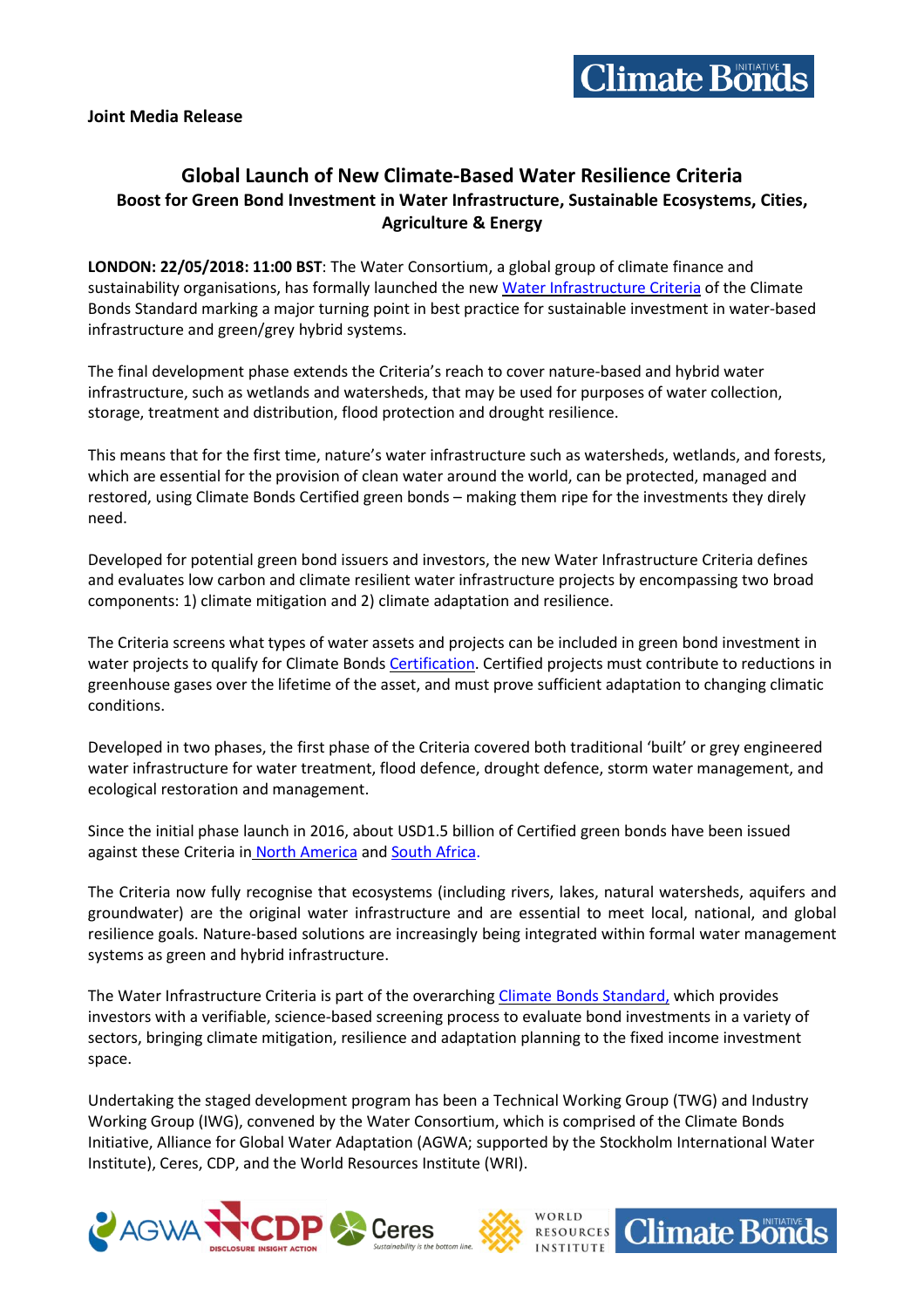# **Patricia De Lille, Executive Mayor of the City of Cape Town:**

"Being located in a water scarce region and in dealing with the harsh impacts of climate change with our worst drought in over 100 years, the City of Cape Town is acutely aware of the need to facilitate investment in water infrastructure. The development of these Water Criteria within the Climate Bonds Standard has enabled us to direct the proceeds of our bond towards critical projects within this space."

"We welcome the expansion of the Criteria and hope it will stimulate much needed global investment in adaptive and resilient water systems."

# **Harlan L. Kelly Jr, General Manager, San Francisco Public Utilities Commission (SFPUC):**

"Now more than ever, cities must make critical investments in their water and wastewater infrastructure to ensure a reliable system for future generations. Expanding the Criteria for Climate Bonds Certification, especially around the effective watershed management, will help make that happen."

"As one of the first public utilities to take advantage of green infrastructure financing, the SFPUC knows firsthand the importance of innovative financing techniques to overcome the environmental challenges we're facing around the world. We are committed to continuing to upgrade and secure San Francisco's infrastructure so it will serve our residents well into the future."

# **Amy Hauter, Associate Portfolio Manager & ESG Research Analyst, Brown Advisory:**

"Before we invest in a green bond, we need to know that it's a solid investment, and we need to know it will produce impact. The new Water Criteria will definitely help us do our job better—under these Criteria issuers can communicate clearly about their use of proceeds and as investors, we can better quantify the impact of those activities. We'll be able to better assess climate and sustainability factors in water infrastructure projects and the increased transparency will, we hope, encourage more investment in climate resilience."

# **John Matthews, Water Infrastructure Criteria TWG Lead Specialist & Director of AGWA:**

"For years, we have needed a way to communicate not just the *need* for resilience but what resilience looks and smells like — what it looks like on the ground. And we've needed to show how natural capital — lakes, rivers, snowpack, and groundwater — are as much a part of our water management systems as concrete and reinforced steel. Investors need to know that resilience is something that can be reported in a credible, realistic, and transparent manner. That's what we are delivering today."

# **Monika Freyman, Director, Investor Engagement - Water, Ceres:**

"The need for widespread investment in new water infrastructure is integral to strengthening climate adaptation, building resilience and the development of sustainable cities. The broad reach of the new Criteria now gives issuers and investors an opportunity to assess the underlying impact of all water-based investment against a science-based standard. It provides a sound platform for increased green bond based investment in water and water assets."





**Climate Bonds**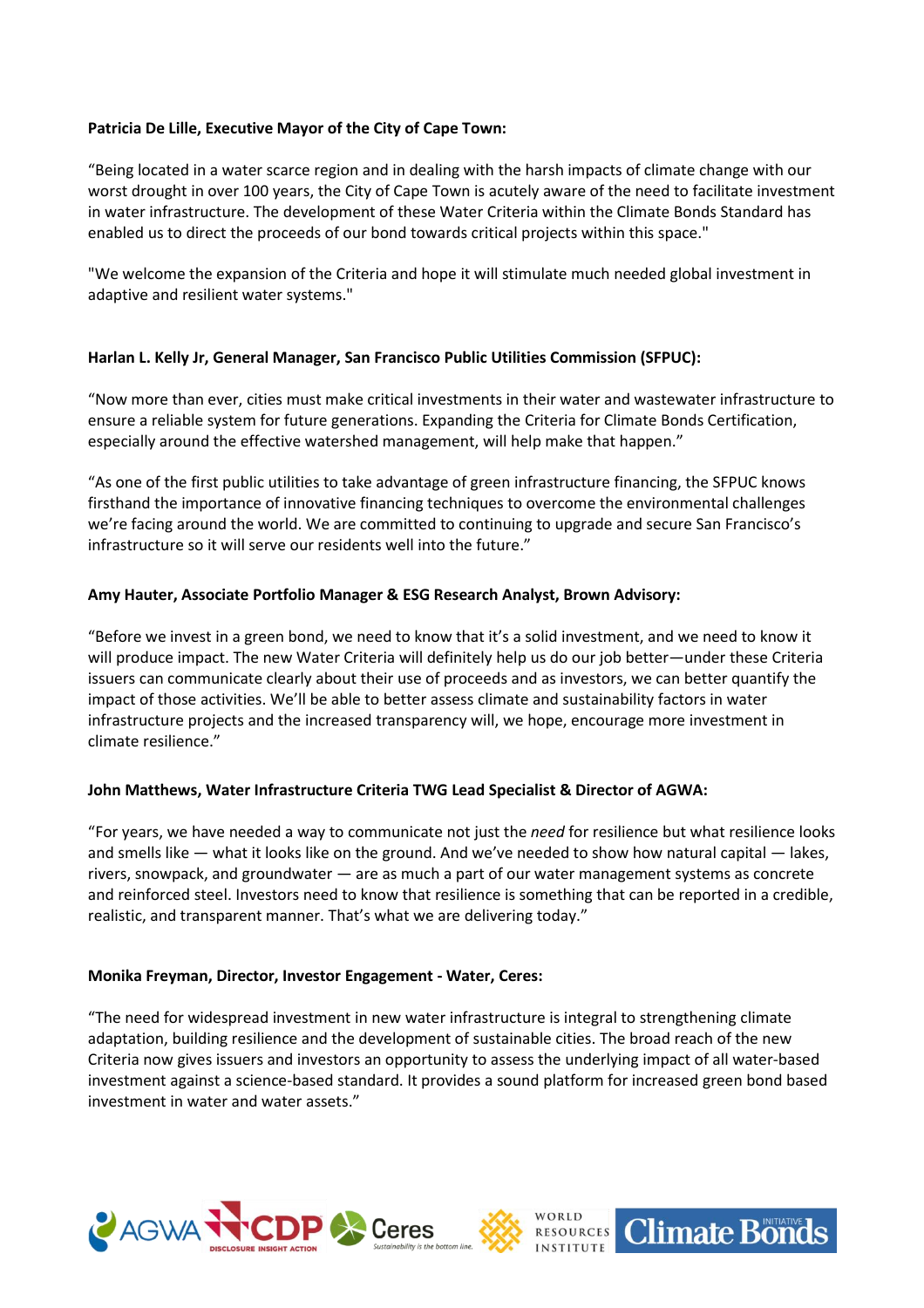## **Cate Lamb, Director, Water Security, CDP:**

"Water security, compounded by a changing climate, may well be the defining environmental issue of the 21st century. The challenges posed are significant, the potential impact is huge, but the opportunities of early action are also great."

"While the solutions may be complex, this new Water Infrastructure Criteria has just made it easier for investors and companies to ensure they are pursuing science-based water secure, climate resilient investments."

## **Todd Gartner, Director, Food, Forests & Water Program, World Resources Institute:**

"The launch of the CBI green bonds Water Infrastructure Criteria will provide the added validation for development banks and other financial institutions to confidently invest in natural and hybrid water management systems, with clear recognition of the anticipated water, climate and financial benefits and returns."

## **Sean Kidney, CEO, Climate Bonds Initiative:**

"Scaling up grey and green water infrastructure investment are vital resilience and adaption responses to the climate changes already baked in to future global patterns. There is widespread recognition that water issues are core to social and urban development, industry, agriculture and security policy. Sustainable Development Goal (SDG) 6 relates directly to clean water and sanitation."

"The new Water Infrastructure Criteria puts before the bond market a rigorous science-based assessment process for water projects. Its uptake by green bond issuers and investors will help the acceleration of climate investment needed by end 2020 and achieving water outcomes integral to urgent climate action and the 2030 sustainability agenda."

## **For more information, please contact:**

[Andrew](mailto:andrew@climatebonds.net) Whiley Head of Communications and Media Climate Bonds Initiative, London **+44 (0) 7914 159 838** [andrew.whiley@climatebonds.net](mailto:andrew.whiley@climatebonds.net)

## **Notes for Journalists:**

**AGWA** 

## **Save the Date: Webinar**

*'A Deeper Blue for Green Bonds: Water Investment Criteria for Nature-based Solutions'* June 14, Thursday 11: 00 EDT/ 16:00 BST/ 17:00 CEST/ 20:30 IST Registration Link: <https://cc.readytalk.com/r/tqkfqa36i1cq&eom>

Ceres

## **How Much Water Investment is needed:**

Projections for global financing needs for water infrastructure vary from USD6.7 trillion by 2030 to USD22.6 trillion by 2050, according to the latest [OECD](https://issuu.com/oecd.publishing/docs/policy-paper-financing-water-invest/4) figures, including USD1.7 trillion to meet Sustainable Development Goal (SDG) [No](https://sustainabledevelopment.un.org/sdg6) 6 - Clean Water and Sanitation.

WORLD

**RESOURCES** 

**Climate Bonds** 

[SDG](https://sustainabledevelopment.un.org/sdg6) 6 also sets out specific targets and indicators to 2030.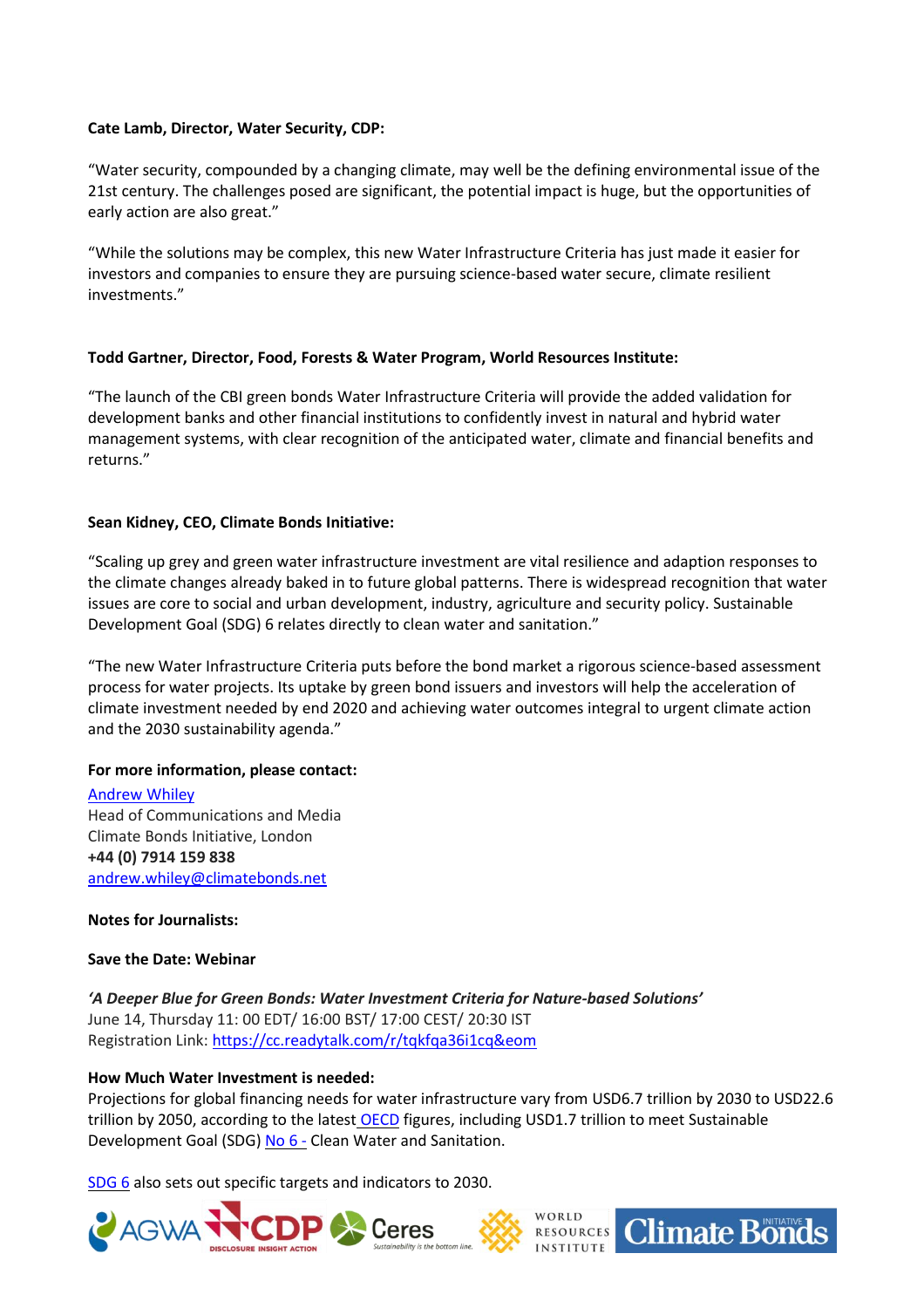Earlier annual projections can also be found on p14 of "Water Fit to [Finance](http://www.worldwatercouncil.org/sites/default/files/2017-10/7th_world_water_forum_-_Daegu-Gyeongbuk_-_Republic_of_Korea_-_Water_Fit_to_Finance.pdf)" from the World Water Council (WWC) and the OECD. A May [2016](http://www.worldbank.org/en/topic/water/publication/high-and-dry-climate-change-water-and-the-economy) report by the World Bank suggests that water scarcity, exacerbated by climate change, could cost some regions up to 6% of their GDP, spur migration, and spark conflict.

According to the [latest](http://www.worldbank.org/en/topic/water/overview) assessment by the World Bank, 4.5 billion people lack safely managed sanitation services and 2.1 billion people lack access to safely managed drinking water services. Water-related hazards, including floods, storms, and droughts, are responsible for 9 out of 10 natural disasters. Climate change is expected to increase this risk, in addition to placing greater stress on water supplies.

**Criteria Development Process:** The Water [Infrastructure](https://www.climatebonds.net/standard/water) Criteria was developed in two stages by a Technical Working Group (TWG) led by Dr John Mathews of AGWA. The *first [stage](https://www.climatebonds.net/2016/10/climate-standards-board-approves-new-criteria-climate-resilient-water-bonds-science-based)* was approved by the Climate Bonds Standard Board in October 2016.

After public and industry [consultation](https://www.climatebonds.net/2016/06/launch-water-technical-working-group-phase-ii-developing-criteria-water-related-nature-based) the second stage has now been approved by the Climate Bonds Standard Board. A range of bonds issuers who plan to finance water infrastructure will be able to use the Criteria to apply for Climate Bonds [Certification.](https://www.climatebonds.net/standards/certification) More information is [available](https://www.climatebonds.net/standard/water) here.

**Climate Bonds Water Criteria Certifications:** The [first](https://www.climatebonds.net/2016/05/san-francisco-public-utilities-commission-sfpuc-issues-world%25E2%2580%2599s-first-%25E2%2580%2598climate-certified%25E2%2580%2599) Climate Bonds Certified Water Bond was issued in May 2016 by the San Francisco Public Utilities Commission [\(SFPUC\)](http://www.reuters.com/article/markets-municipals-deals/san-francisco-public-utilities-commission-to-issue-green-bonds-idUSL2N1831WM) and the second bond by the [City](http://www.capetown.gov.za/media-and-news/Green%2520pays%2520City) of Cape [Town](http://www.capetown.gov.za/media-and-news/Green%2520pays%2520City) in September 2017.

**About the Standard:** The Climate Bonds [Standard](http://www.climatebonds.net/standards) is a screening tool for investors and governments, which allows them to easily evaluate climate and green bonds with confidence that the funds are being used to deliver climate change solutions. Governance structures around Criteria development can be found [here.](http://www.climatebonds.net/standards/about/governance)

**About the Water Consortium:** Partner organisations are Climate Bonds [Initiative,](https://www.climatebonds.net/) [Ceres,](http://www.ceres.org/) World [Resources](http://www.wri.org/) [Institute,](http://www.wri.org/) [CDP](https://www.cdp.net/en-US/Pages/HomePage.aspx) and the Alliance for Global Water Adaptation [\(AGWA\)](http://alliance4water.org/) which is supported by the Stockholm International Water Institute (SIWI).

**About Climate Bonds Initiative:** The Climate Bonds Initiative is an investor-focused not-for-profit, promoting large-scale investment in the low carbon economy. For more information, please visit [Climate](http://www.climatebonds.net/) Bonds [Initiative.](http://www.climatebonds.net/)

**About Ceres**: Ceres is a nonprofit organization mobilizing many of the world's largest companies and investors to take stronger action on climate change, water scarcity and other sustainability challenges. The Ceres Investor Network on Climate Risk and Sustainability comprises more than 150 institutional investors, collectively managing more than \$24 trillion in assets.

Ceres also engages with over 50 companies in its Company Network, many of them Fortune 500 firms, committed to sustainable business practices. For more information, visit [www.ceres.org.](http://www.ceres.org/)

**About AGWA:** Founded in September 2010, the Alliance for Global Water Adaptation is a network of regional and global development banks, government agencies and ministries, diverse NGOs and the private sector focused on managing water resources in a sustainable way — even as climate change alters the global hydrological cycle.

The AGWA network is hosted and chaired by the Stockholm International Water Institute [\(SIWI\)](http://www.siwi.org/). More information on AGWA is [here.](http://alliance4water.org/)





**Climate Bonds**